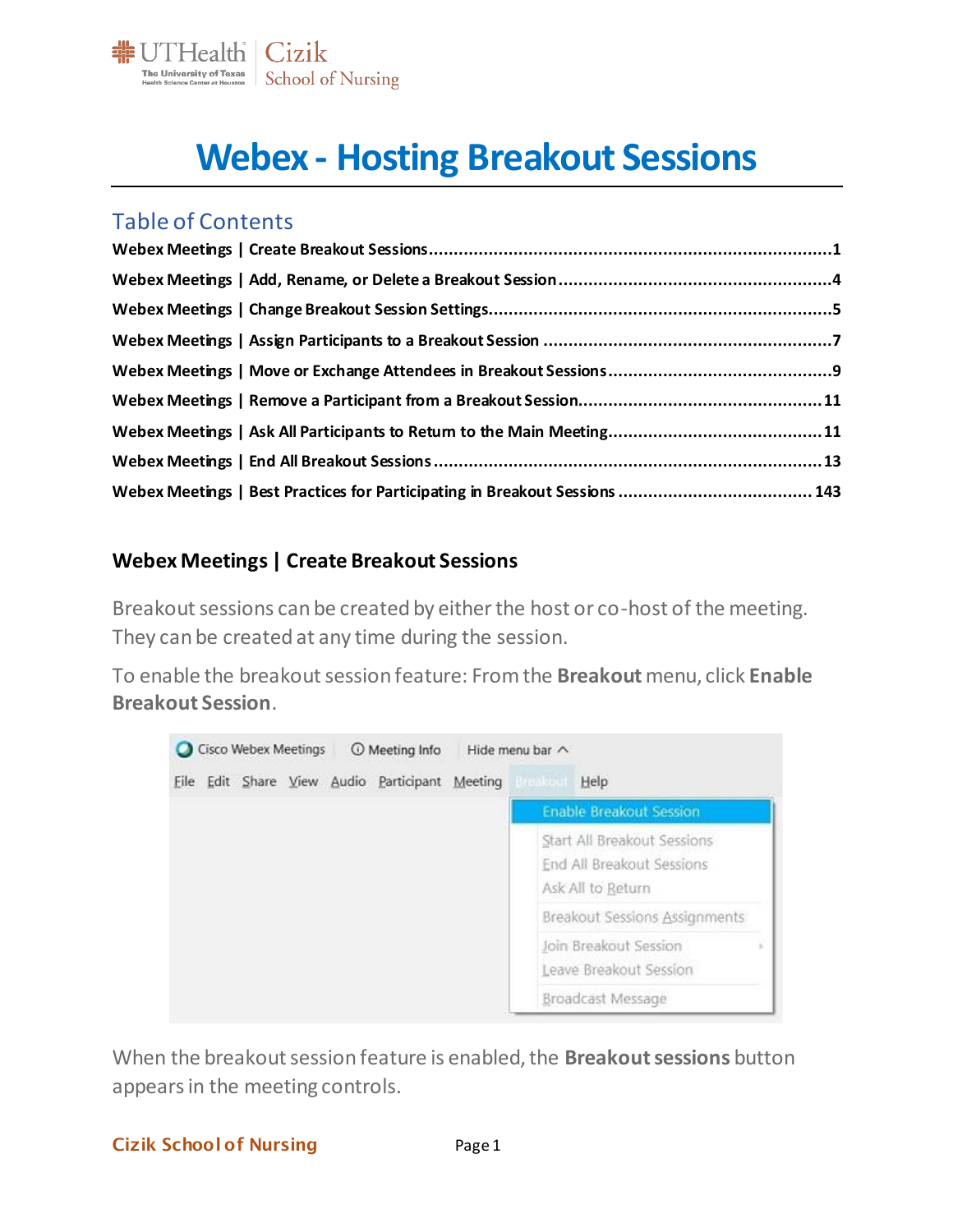

Click the **Breakout sessions button**.

|  |  | Unmute v 28 Start video v 1 <sup>t</sup> Share © Record 89 Breakout sessions |  |
|--|--|------------------------------------------------------------------------------|--|
|  |  |                                                                              |  |

Note: Only **one** host or cohost can have the **Breakout session assignment** dialog box open at a time.

Select the number of breakout sessions that you want to create and how you would like to assign your participants:

- **Automatically**: splits your participants up evenly into each of the breakout sessions.
- **Manually**: You assign participants to each breakout session.

| Assign 0 participant into: | session  |
|----------------------------|----------|
| 0 participant per session  |          |
| Automatically              | Manually |
|                            |          |
|                            |          |

Click **Start assignment**.

The breakout sessions are then created. By default, breakout sessions will be named *Breakout session 1*, *Breakout session 2*, and so on.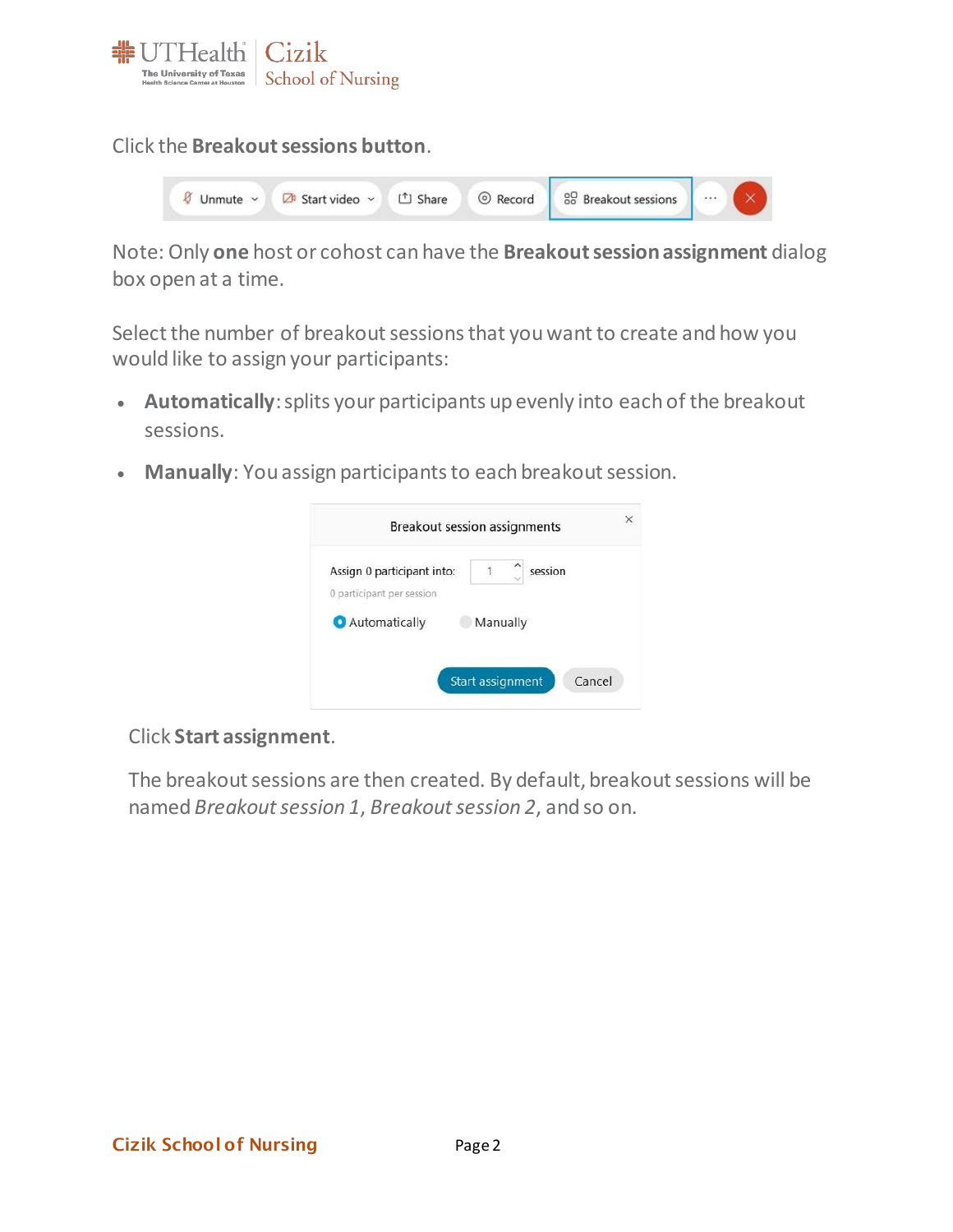

| Not assigned (2)                                                  | Breakout sessions (3)                                                                                                                                                                                                     | $+$ Add session |
|-------------------------------------------------------------------|---------------------------------------------------------------------------------------------------------------------------------------------------------------------------------------------------------------------------|-----------------|
| Q Search<br>Barbara German<br>Host, me<br>Giacomo Drago<br>Cohost | Breakout session 1 (2)<br>v.<br>Arthur Russell<br>Guest<br><b>Brandie Lane</b><br>Breakout session 2 (2)<br>$\checkmark$<br><b>Brandon Seeger</b><br>Guy Robertson<br>GH<br>$\vee$ Breakout session 3 (2)<br>Maria Seeger |                 |
| Select all<br>Move to session                                     | WE Wendy Edwards                                                                                                                                                                                                          |                 |

If you want to change the number of breakout sessions, or how the participants were assigned, click **Reset**. The new breakout sessions replace all existing sessions.

| Not assigned (2)               | + Add session<br>Breakout sessions (3)          |  |
|--------------------------------|-------------------------------------------------|--|
| Q Search<br>Barbara German     | $\vee$ Section Discussion (3)<br>Arthur Russell |  |
| Host, me                       | Guest                                           |  |
| Giacomo Edwards<br>ப<br>Cohost | Brandie Lane                                    |  |
|                                | Brenda Song<br>R<br>Guest                       |  |
|                                | $\vee$ Shared Resources (3)                     |  |
|                                | Brandon Burke                                   |  |
|                                | Marcus Grey                                     |  |
|                                | <b>GIL</b> Guy Robertson                        |  |
|                                | $\vee$ Ask Marc (4)                             |  |
| Move to session<br>Select all  | Alaria Seener                                   |  |

When you're ready to start all breakout sessions, click **Start breakout sessions**.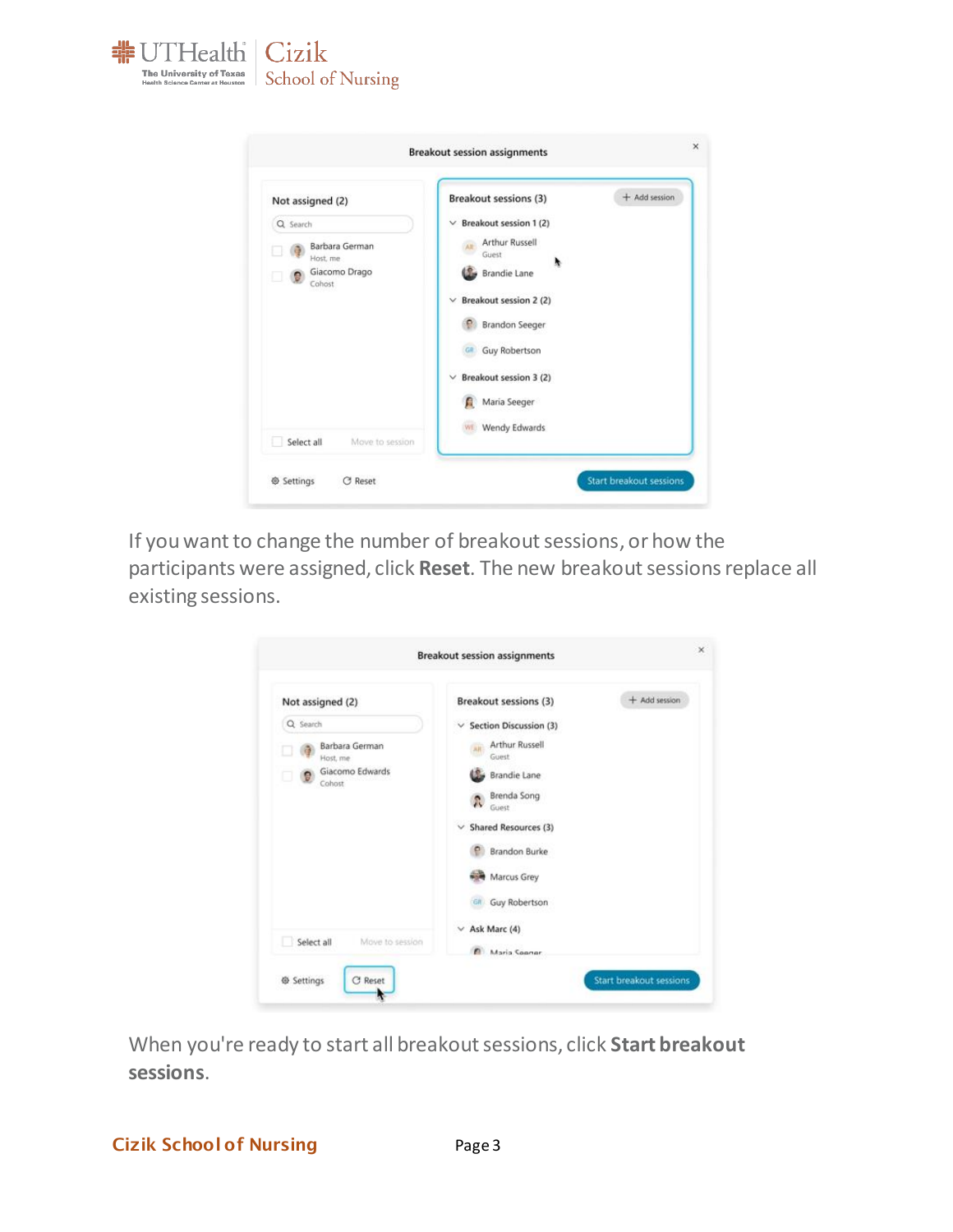

## <span id="page-3-0"></span>**Webex Meetings | Add, Rename, or Delete a Breakout Session**

As a host or cohost, you can add or delete breakout sessions before the sessions are started. You can change the name of a breakout session at any time. Remember, only one host or cohost can have the Breakout session assignment dialog box open at a time.

A maximum of **100** breakout sessions can be added to meeting.

If the **Breakout session assignments** dialog box isn't already open, click **Breakout sessions**to open it.

| Unmute v Z <sup>8</sup> Start video v L <sup>*</sup> 1 Share |  | © Record 89 Breakout sessions | $\mathbb{L}$ | $\sim$ |  |
|--------------------------------------------------------------|--|-------------------------------|--------------|--------|--|
|                                                              |  |                               |              |        |  |

To add a breakout session, click **Add session**, and then enter a new name for the session or press **Enter**to use the default name.

| Selected: 3                                                                                                                                                                                       | + Add session                                                                       |
|---------------------------------------------------------------------------------------------------------------------------------------------------------------------------------------------------|-------------------------------------------------------------------------------------|
| Not assigned (12)                                                                                                                                                                                 | Breakout sessions (3)                                                               |
| Q Search<br>Barbara German<br>Host, me<br>Giacomo Drago<br>۰<br>Cohost<br><b>Arthur Russell</b><br>AR<br>Guest<br>Brandie Lane<br><b>Brandon Seeger</b><br>Brenda Song<br>Guest<br>Connie Steward | Breakout session 1 (0)<br>⋗<br>> Breakout session 2 (0)<br>> Breakout session 3 (0) |

To rename a breakout session, hover over the session name, click **Rename**, and then enter a new name.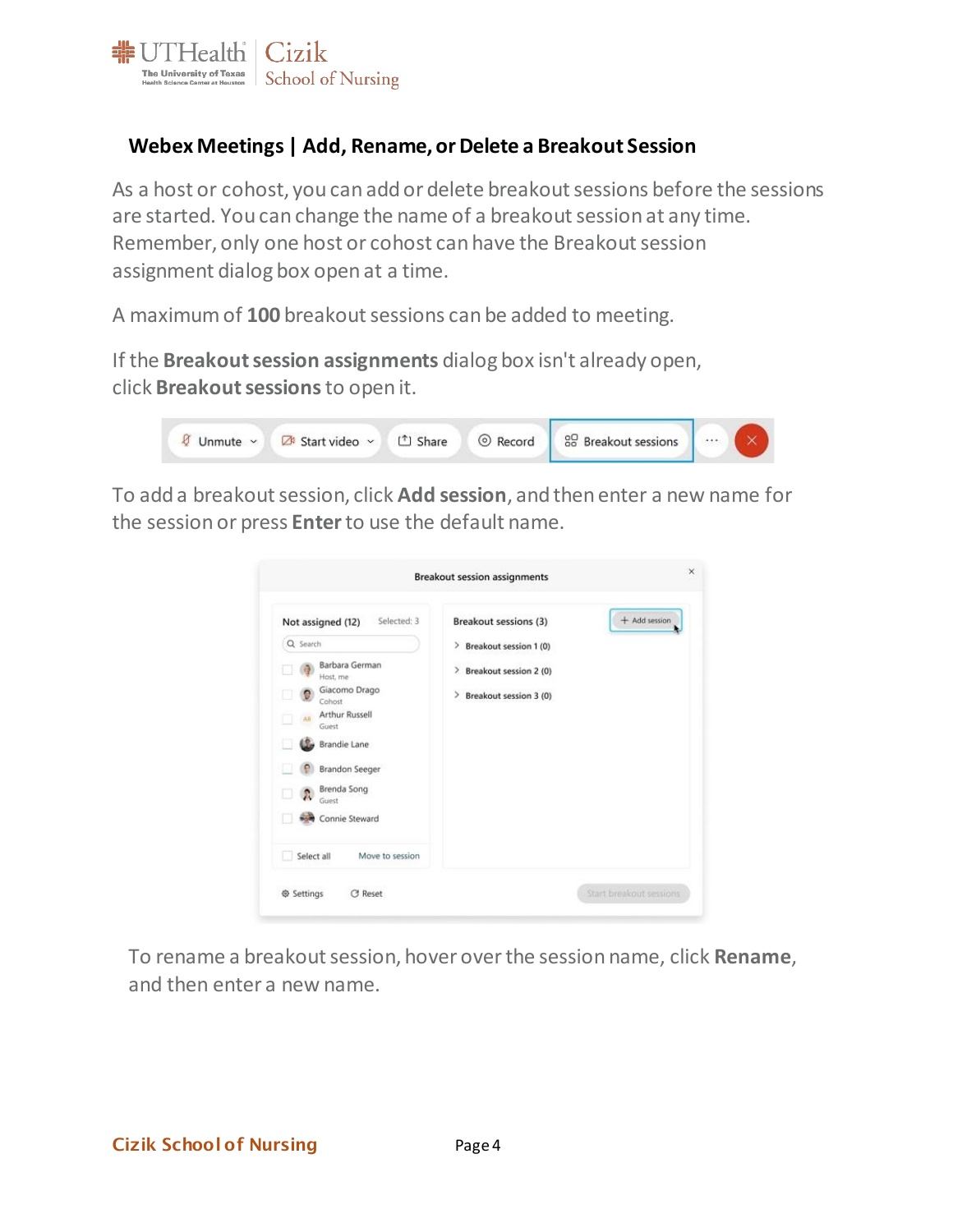

|                                      | <b>Breakout session assignments</b> |                           |  |
|--------------------------------------|-------------------------------------|---------------------------|--|
| Selected: 3<br>Not assigned (12)     | Breakout sessions (3)               | + Add session             |  |
| Q Search                             | > Breakout session 1 (2)            | Delete<br>Rename          |  |
| Barbara German<br>Host, me           | Breakout session 2 (0)<br>>         |                           |  |
| Giacomo Drago<br>G<br>Cohost         | Breakout session 3 (0)<br>>         |                           |  |
| Arthur Russell<br>⊔<br>Guest         |                                     |                           |  |
| Brandie Lane                         |                                     | <b>Breakout session 1</b> |  |
| Brandon Seeger                       |                                     |                           |  |
| Brenda Song<br>$\mathbb{R}$<br>Guest |                                     |                           |  |
| Connie Steward                       |                                     |                           |  |
| Select all<br>Move to session        |                                     |                           |  |
| <b>※ Settings</b><br><b>C</b> Reset  |                                     | Start breakout sessions   |  |

To delete a breakout session, hover over the breakout session, and then click **Delete**. All participants who were in that breakout session will be automatically unassigned.

## <span id="page-4-0"></span>**Webex Meetings | Change Breakout Session Settings**

Cizik School of Nursing Fage 5

As a host or cohost, you can choose to have all breakout sessions end automatically after a specified number of minutes. You can have attendees join the sessions automatically, when the sessions start, or allow them to join themselves.

Make sure that you change the settings **before** the breakout sessions start. You can't change the settings after the sessions have started.

If the **Breakout session assignments** dialog box isn't already open, click **Breakout sessions**to open it.

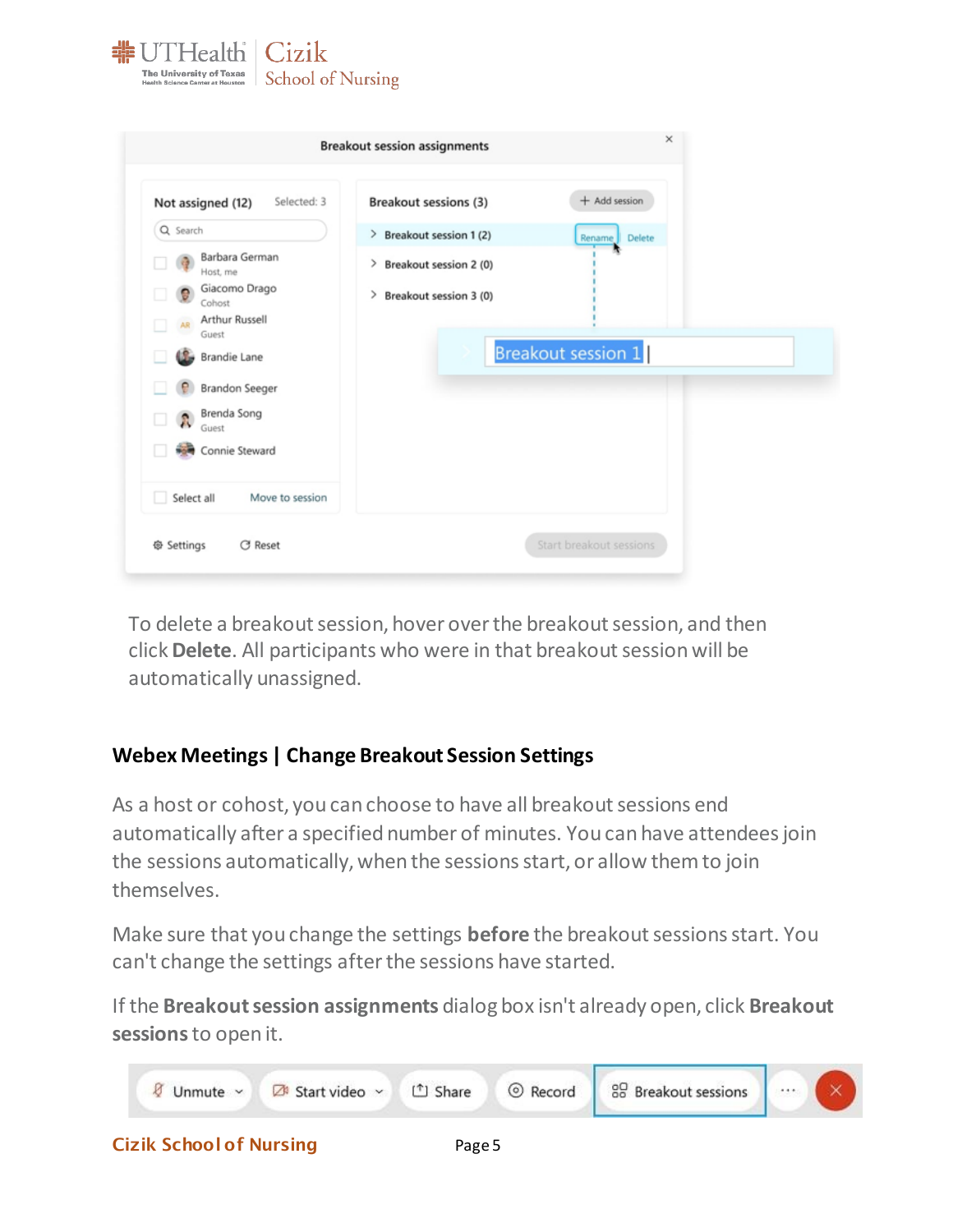

#### Click **Settings**.



**Allow attendees to return to main meeting**: check this setting if you want to allow attendees to be able to leave the breakout sessions and return to the main meeting at any time. Uncheck this setting if you want attendees to remain in the breakout session until the breakout sessions end or you ask all to return.

**Allow attendees to join breakout sessions later**: check this setting if you want attendees to receive a message that they've been invited to a breakout session but allow them to join the sessions on their own. Uncheck this setting if you want attendees to be moved automatically into the breakout sessions after the sessions start.

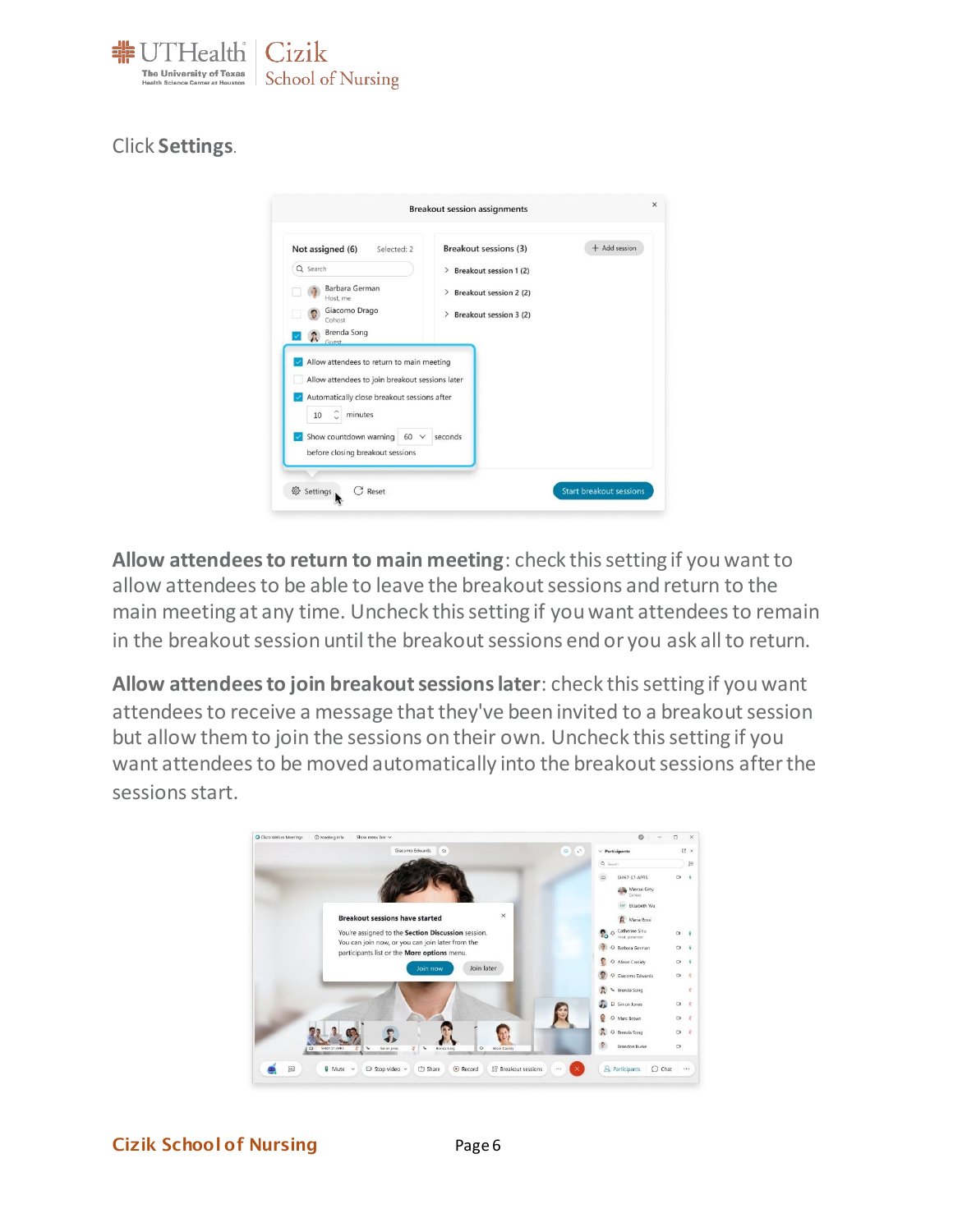

**Automatically close breakout sessions after**: check this setting if you want breakout sessions to end automatically after a specified time. Enter the duration in minutes. Otherwise, you'll need to end all breakout sessions manually.

**Show countdown warning before closing breakout sessions**: check this setting if you want to give attendees some time to wrap up before the breakout sessions end. Select the countdown duration. Uncheck this setting if you want the breakout sessions to end and attendees to return to the main meeting immediately after you end all breakout sessions.

#### <span id="page-6-0"></span>**Webex Meetings | Assign Participants to a Breakout Session**

As a host or cohost, if you chose to assign participants manually, you can choose which participants you want in each session. If participants join the meeting late, you can assign them to a breakout session after the sessions have started.

Participants who aren't assigned to breakout sessions remain in the main meeting when the breakout sessions start.

If the **Breakout session assignments** dialog box isn't already open, click **Breakout sessions**to open it.

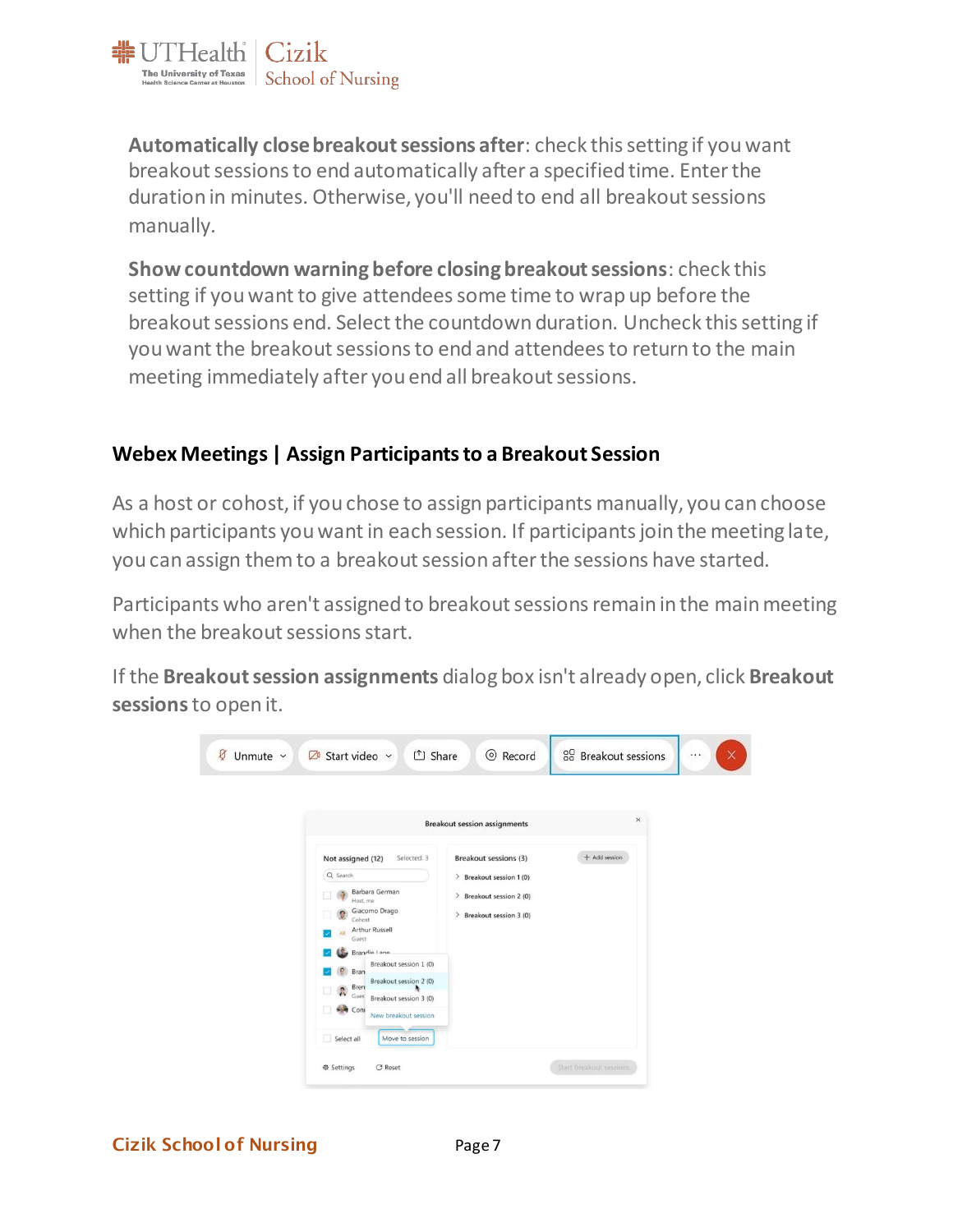

Under**Not Assigned**, select the participants that you want to assign. You can also enter a name in the **Search** field to find a participant.

Click **Move to session**, and then select the breakout session or click **New breakout session**.



<span id="page-7-0"></span>The number of attendees assigned to each breakout session is shown in parentheses next to the name of the breakout session.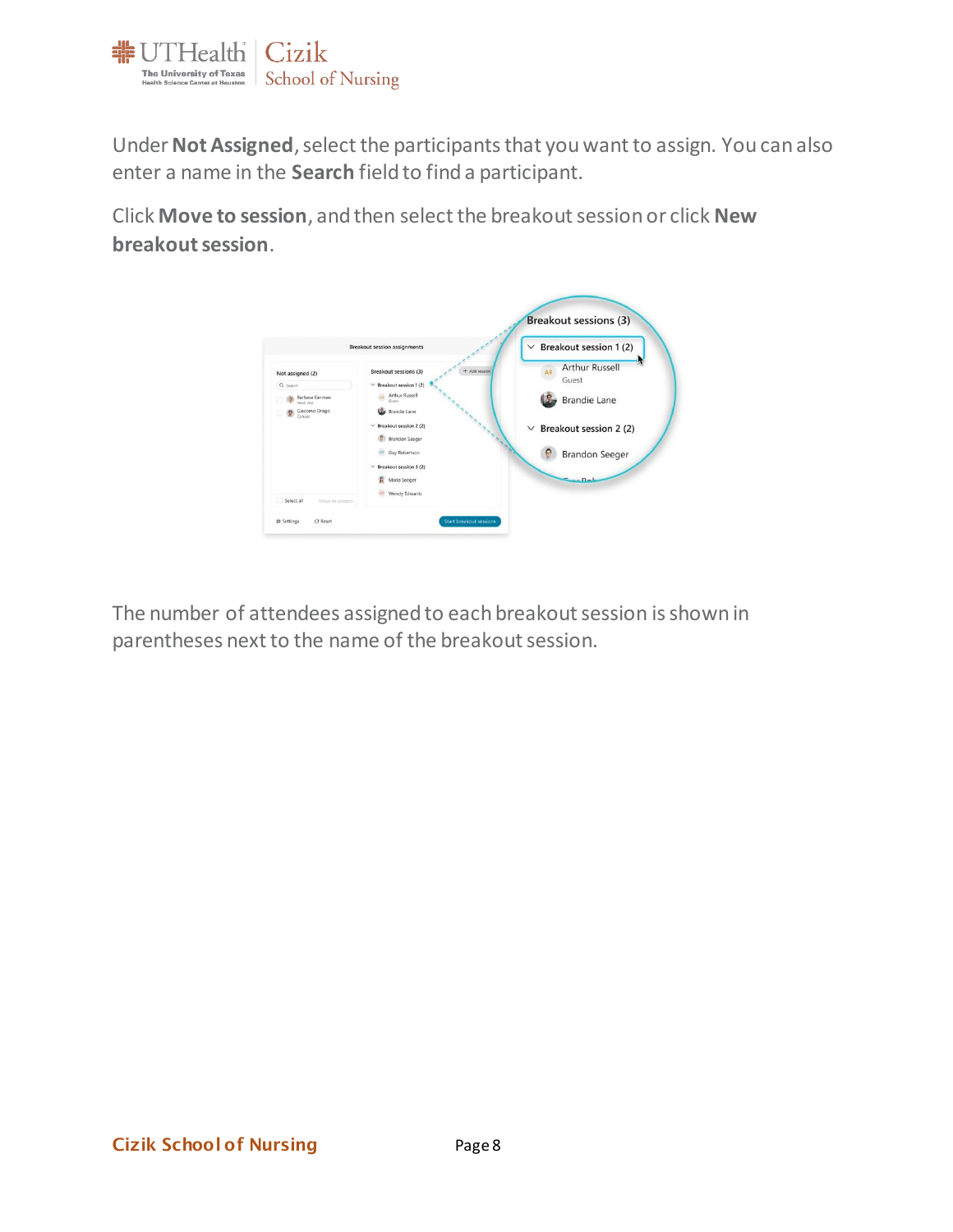

#### **Webex Meetings | Move or Exchange Attendees in Breakout Sessions**

As a host or cohost, you can move or exchange attendees between breakout sessions before the sessions start or when the sessions are in progress.

If the **Breakout session assignments** dialog box isn't already open, click **Breakout sessions**to open it.



In the list of breakout sessions, locate and hover over the attendee that you want to move or exchange.

Do one of the following:

• Click **Move to** to move the attendee to another breakout session, and then select the breakout session.

| Selected: 2<br>Not assigned (6) | Breakout sessions (3)                                              | $+$ Add session            |
|---------------------------------|--------------------------------------------------------------------|----------------------------|
| Q Search                        | $\vee$ Breakout session 1 (2)                                      |                            |
| Rarbara German<br>Host, me      | <b>Arthur Russell</b><br>XR <sup>1</sup><br>Guest                  | Move to<br>Exchange Remove |
| Giacomo Edwards<br>Cohost       | Brandie Lane<br>Breakout session 2 (2)                             |                            |
| Brenda Song<br>Guest            | <b>Breakout session</b><br>Breakout session 3 (2).<br>$\checkmark$ |                            |
| Marcus Grey                     | Brandon Burl New breakout session                                  |                            |
| Julie Miles<br>Guest            | Guy Robertson                                                      |                            |
| Simon Jones                     | Breakout session 3 (2)<br>$\checkmark$                             |                            |
|                                 | Maria Rossi<br>ъ                                                   |                            |
|                                 | Wendy Edwards                                                      |                            |
| Select all<br>Move to session   |                                                                    |                            |

- To move the attendee to a new breakout session, click **New breakout session**.
- Click **Exchange** to swap the attendee with an attendee in another room, and then select the attendee.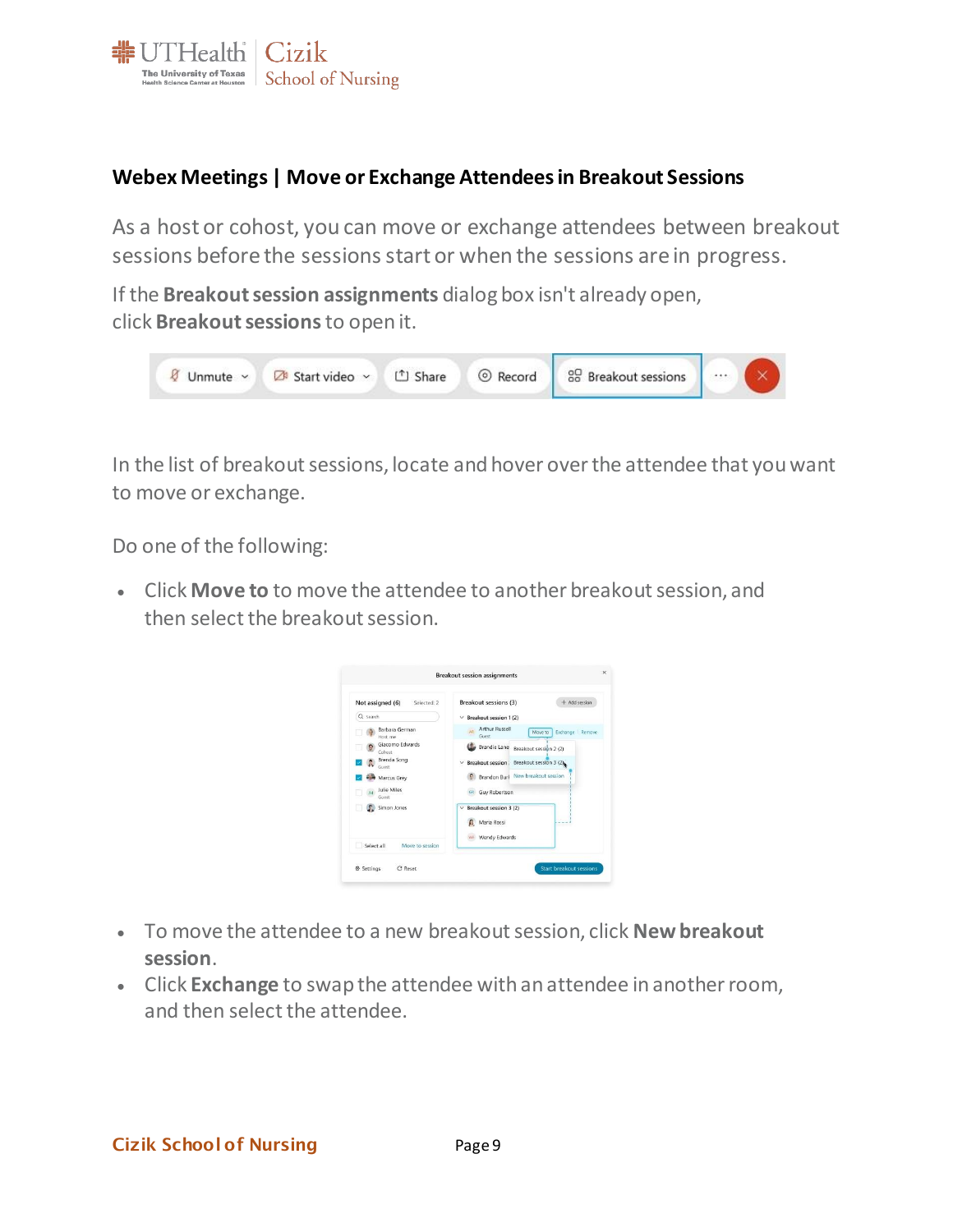



<span id="page-9-0"></span>• If you move an attendee after the breakout sessions have started, the attendee sees this message:

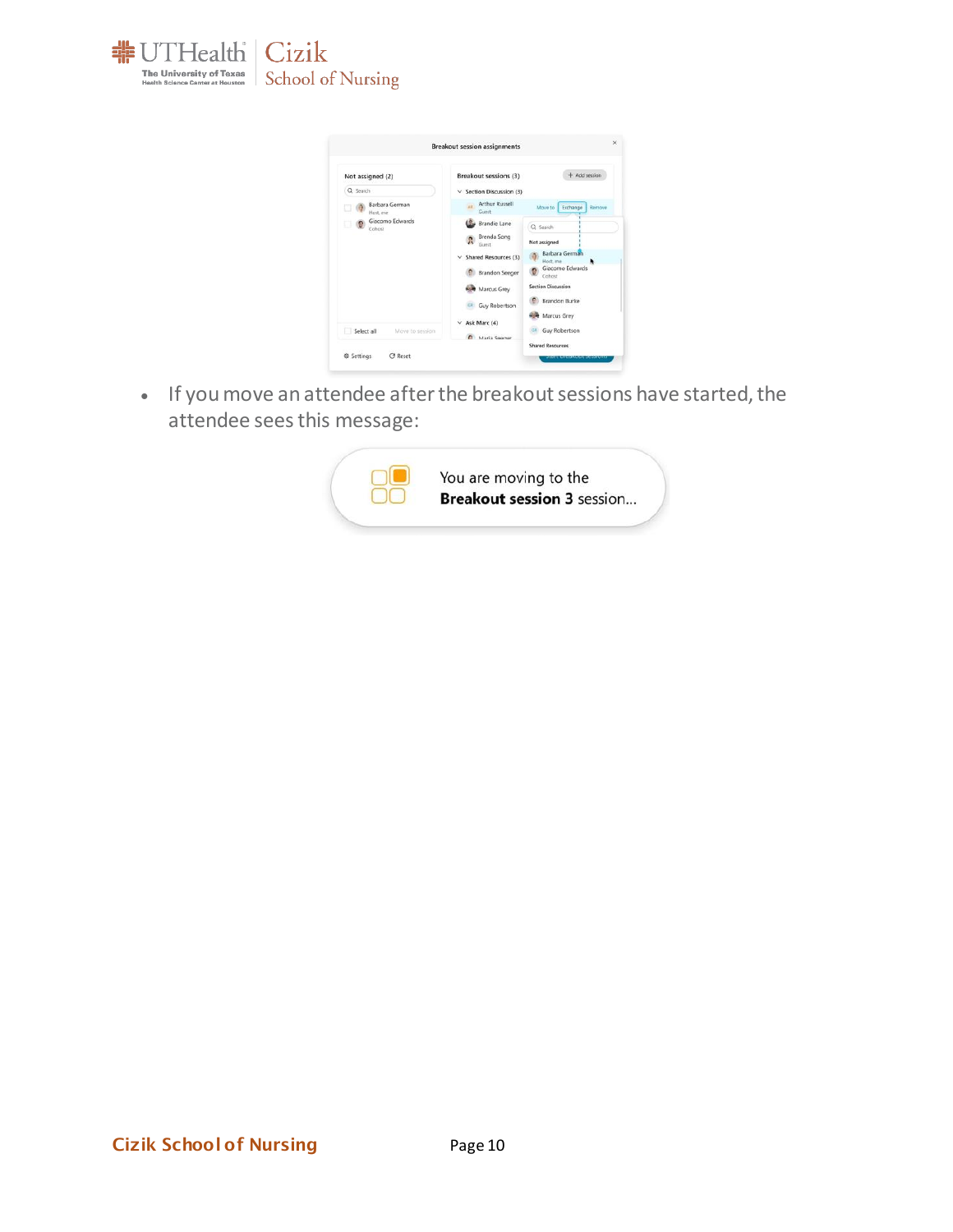

## **Webex Meetings | Remove a Participant from a Breakout Session**

As a host or cohost, you can remove a participant from a breakout session before the sessions start and they will be moved back to the main meeting.

If the **Breakout session assignment** dialog box isn't already open, click **Breakout sessions**to open it.



In the list of breakout sessions, locate and hover over the participant that you want to remove, and then click **Remove**.

| Not assigned (2)              | Breakout sessions (3)                | + Add session           |
|-------------------------------|--------------------------------------|-------------------------|
| Q Search                      | $\vee$ Section Discussion (3)        |                         |
| Barbara German<br>Host, me    | <b>Arthur Russell</b><br>AB<br>Guest | Move to Exchange Remove |
| Giacomo Edwards<br>Cohost     | <b>Brandie Lane</b>                  |                         |
|                               | Brenda Song<br>х<br>Guest.           |                         |
|                               | $\vee$ Shared Resources (3)          |                         |
|                               | <b>Brandon Burke</b>                 |                         |
|                               | Marcus Grey                          |                         |
|                               | Guy Robertson                        |                         |
|                               | $\times$ Ask Marc (4)                |                         |
| Select all<br>Maye to session | A Maria Seener                       |                         |

#### <span id="page-10-0"></span>**Webex Meetings | Ask All Participants to Return to the Main Meeting**

As a host or cohost, you can send a message to participants in all breakout sessions, asking them to return to the main meeting.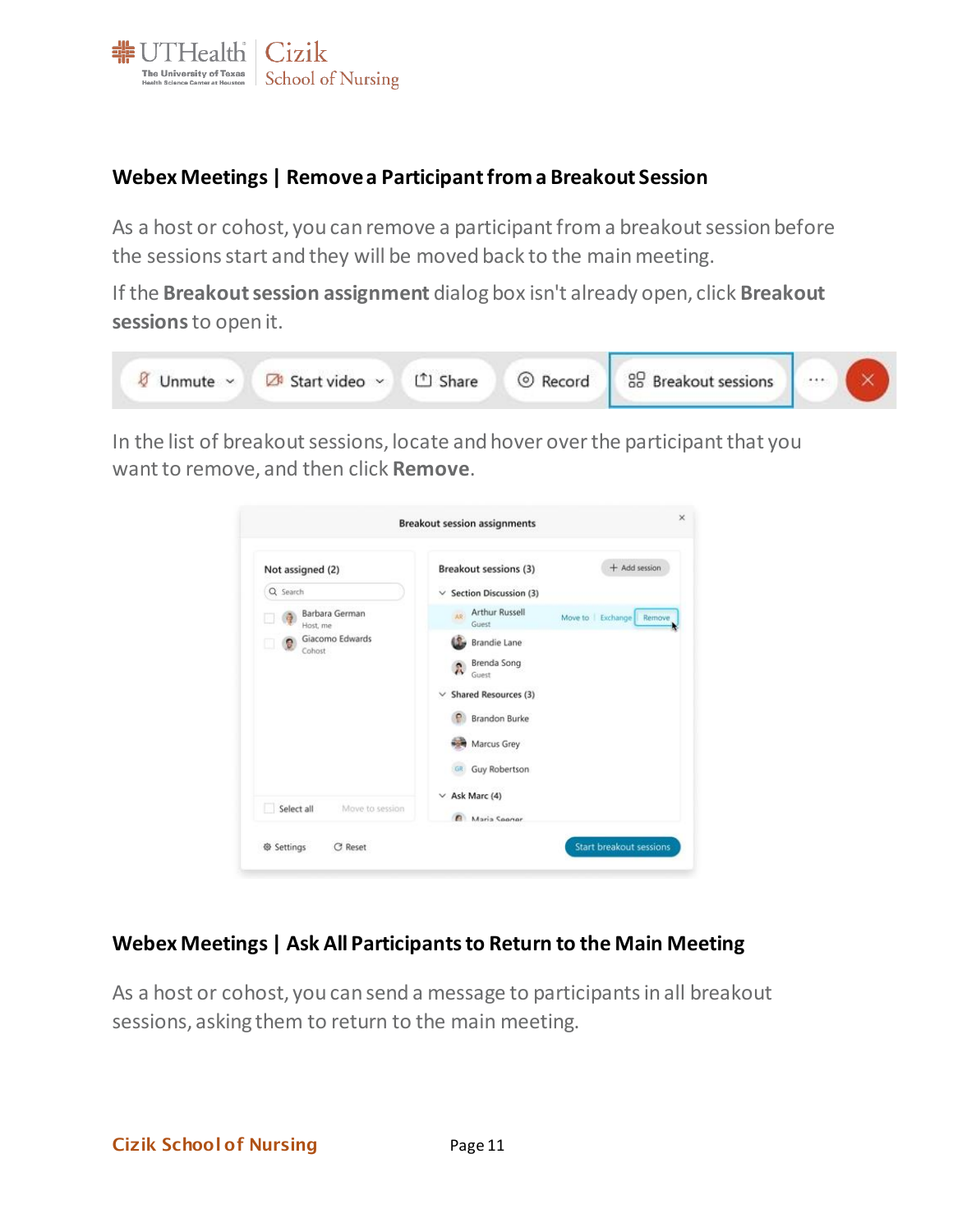



Participants can choose to return to the main meeting or stay in the breakout sessions.

Participants who return to the main meeting can rejoin the breakout sessions later, if the breakout sessions aren't ended.

If you don't end the breakout sessions when you ask all to return, the participants' audio will be muted when they return to the main meeting. Remind participants to unmute if they have something to say.

From the **Breakout** menu, click **Ask all to return**.

<span id="page-11-0"></span>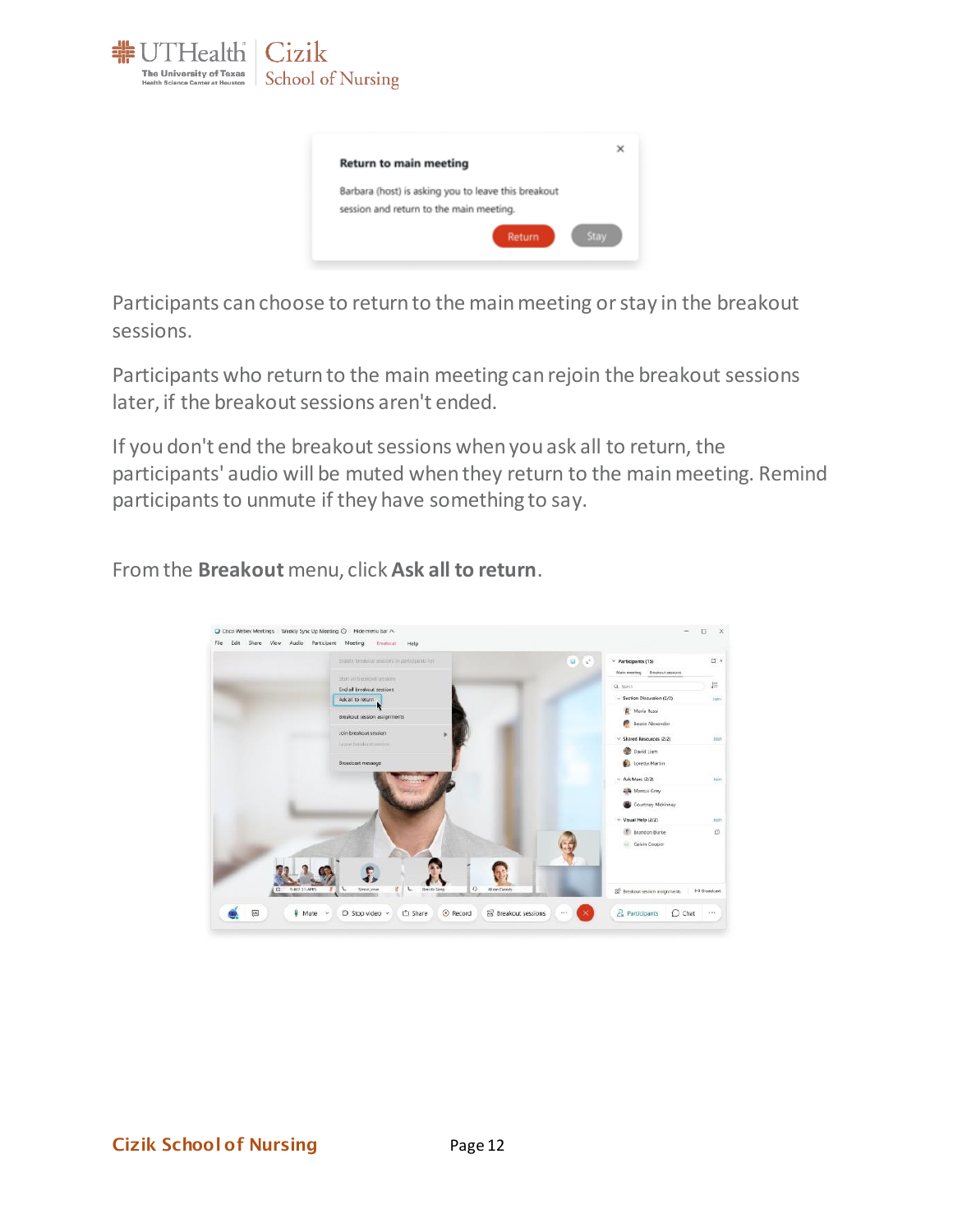

#### **Webex Meetings | End All Breakout Sessions**

As a host or cohost, you can end all breakouts sessions. When you end all breakout sessions, everyone who's in a breakout session returns to the main meeting automatically.

If the **Breakout session assignment** dialog box isn't already open, click **Breakout sessions**to open it.



Click **End all breakout sessions** > **End sessions**.



Attendees see a message like this when you end all breakout sessions.

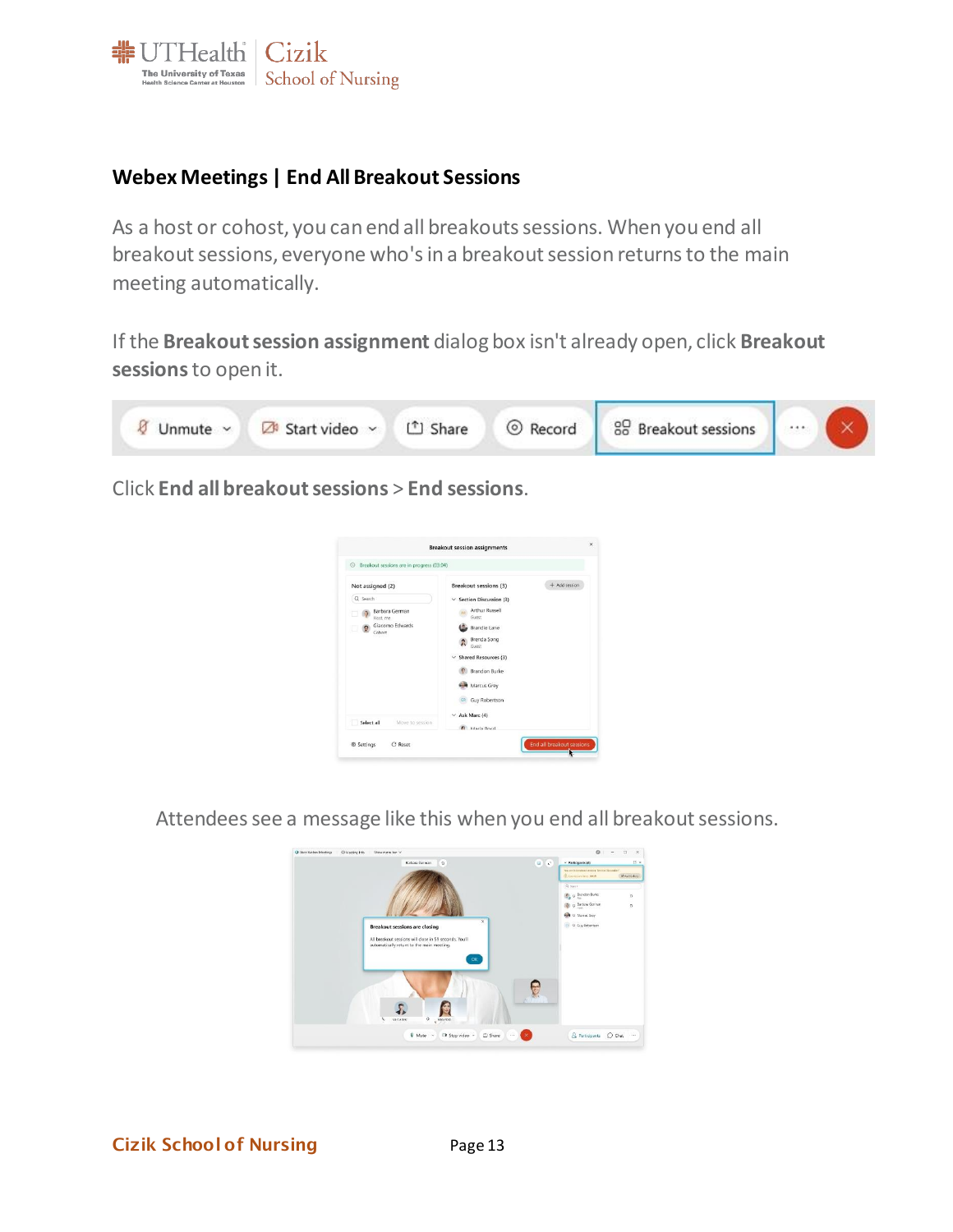

### <span id="page-13-0"></span>**Webex Meetings | Best Practices for Participating in Breakout Sessions**

As an attendee in a breakout session, you can move from the main meeting to participate in a more focused group where you can collaborate and share ideas.

After you join a breakout session, the **Participants** panel tells you everything you need to know—who's in the session and how much time remains.



You can start or stop your video andmute or unmute your audio at any time. Use Chat to message other participantsin the breakout session and share content the same way that you share content in the main meeting. If you have a question or need assistance, ask the host or cohost for help.